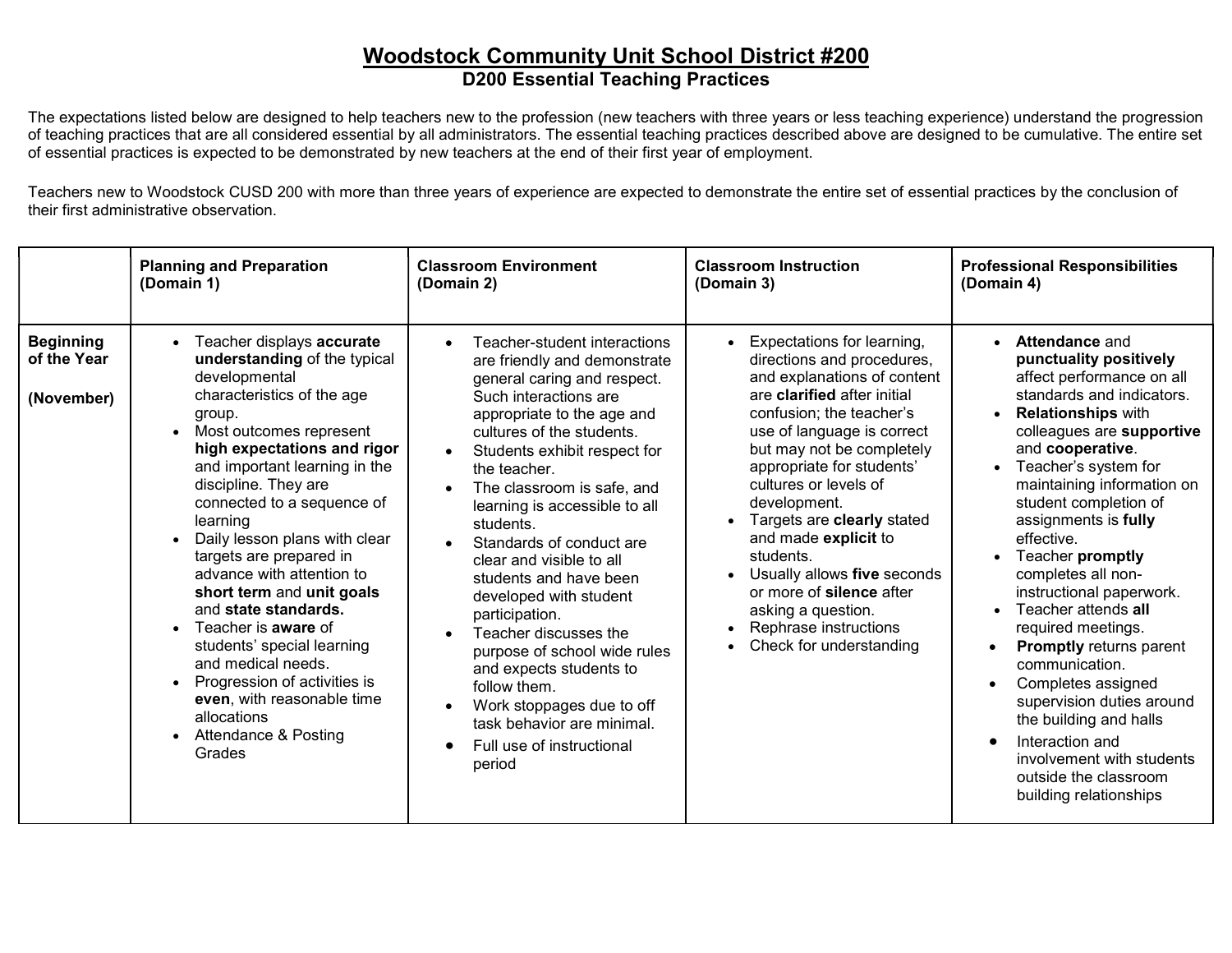## Woodstock Community Unit School District #200 D200 Essential Teaching Practices

|                                            | <b>Planning and Preparation</b>                                                                                                                                                                                                                                                                                                                                                                                                                                                                                                            | <b>Classroom Environment</b>                                                                                                                                                                                                                                                                                                                                                                                                                                                                                                                                                                        | <b>Classroom Instruction</b>                                                                                                                                                                                                                                                                                                                                                                                                                                                                                                                                                                  | <b>Professional Responsibilities</b>                                                                                                                                                                                                                                                                                                                                                                                                                                                                                                                                      |
|--------------------------------------------|--------------------------------------------------------------------------------------------------------------------------------------------------------------------------------------------------------------------------------------------------------------------------------------------------------------------------------------------------------------------------------------------------------------------------------------------------------------------------------------------------------------------------------------------|-----------------------------------------------------------------------------------------------------------------------------------------------------------------------------------------------------------------------------------------------------------------------------------------------------------------------------------------------------------------------------------------------------------------------------------------------------------------------------------------------------------------------------------------------------------------------------------------------------|-----------------------------------------------------------------------------------------------------------------------------------------------------------------------------------------------------------------------------------------------------------------------------------------------------------------------------------------------------------------------------------------------------------------------------------------------------------------------------------------------------------------------------------------------------------------------------------------------|---------------------------------------------------------------------------------------------------------------------------------------------------------------------------------------------------------------------------------------------------------------------------------------------------------------------------------------------------------------------------------------------------------------------------------------------------------------------------------------------------------------------------------------------------------------------------|
|                                            | (Domain 1)                                                                                                                                                                                                                                                                                                                                                                                                                                                                                                                                 | (Domain 2)                                                                                                                                                                                                                                                                                                                                                                                                                                                                                                                                                                                          | (Domain 3)                                                                                                                                                                                                                                                                                                                                                                                                                                                                                                                                                                                    | (Domain 4)                                                                                                                                                                                                                                                                                                                                                                                                                                                                                                                                                                |
| <b>Middle of</b><br>the Year<br>(February) | • Teacher recognizes the<br>value of understanding of<br>individual student interests<br>and cultural heritage.<br>Teacher's knowledge of how<br>students learn is accurate<br>and current. Teacher<br>applies this knowledge to the<br>class as a whole and to<br>groups of students.<br>• All the instructional<br>outcomes are clear, written<br>in the form of student<br>learning. Most suggest viable<br>methods of assessment.<br>The lesson or unit has a<br>clearly defined structure<br>around which activities are<br>organized | Encourages students to<br>respect differences and<br>teaches strategies to solve<br>problems.<br><b>Builds caring, friendly</b><br>$\bullet$<br>rapport with students. Models<br>equitable and respectful<br>relationships.<br>Routines are reviewed<br>before lessons and<br>debriefed afterward.<br>Teacher response to<br>$\bullet$<br>misbehavior is appropriate<br>and successful and<br>respects the student's<br>dignity, or student behavior<br>is generally appropriate.<br>Lesson plans, pacing and<br>$\bullet$<br>instructional strategies are<br>structured to prevent<br>misbehavior. | Begins to engage students<br>through <b>activities</b> and<br>questioning strategies<br>that develop skills in<br>identification and<br>understanding of key<br>concepts and issues.<br><b>Varies</b> instructional<br>strategies to <b>increase</b><br>student participation.<br>Most lessons are planned<br>purposefully to include<br>accommodations for<br>students.<br>Most of the teacher's<br>questions are of high<br>quality. Adequate time is<br>provided for students to<br>respond.<br><b>Transition between</b><br>activities<br>Lesson closure checking<br>objectives completed | Teacher communicates<br>$\bullet$<br>with families about<br>students' progress on a<br>regular basis, respecting<br>cultural norms, and is<br>available as needed to<br>respond to family<br>concerns.<br>The teacher displays a<br>$\bullet$<br>high level of ethics and<br>professionalism in<br>dealings with both<br>students and colleagues<br>and complies fully and<br>voluntarily with school and<br>district regulations.<br>Teacher solicits input<br>$\bullet$<br>from parents. Parents are<br>welcome to contact the<br>teacher or to visit the<br>classroom. |